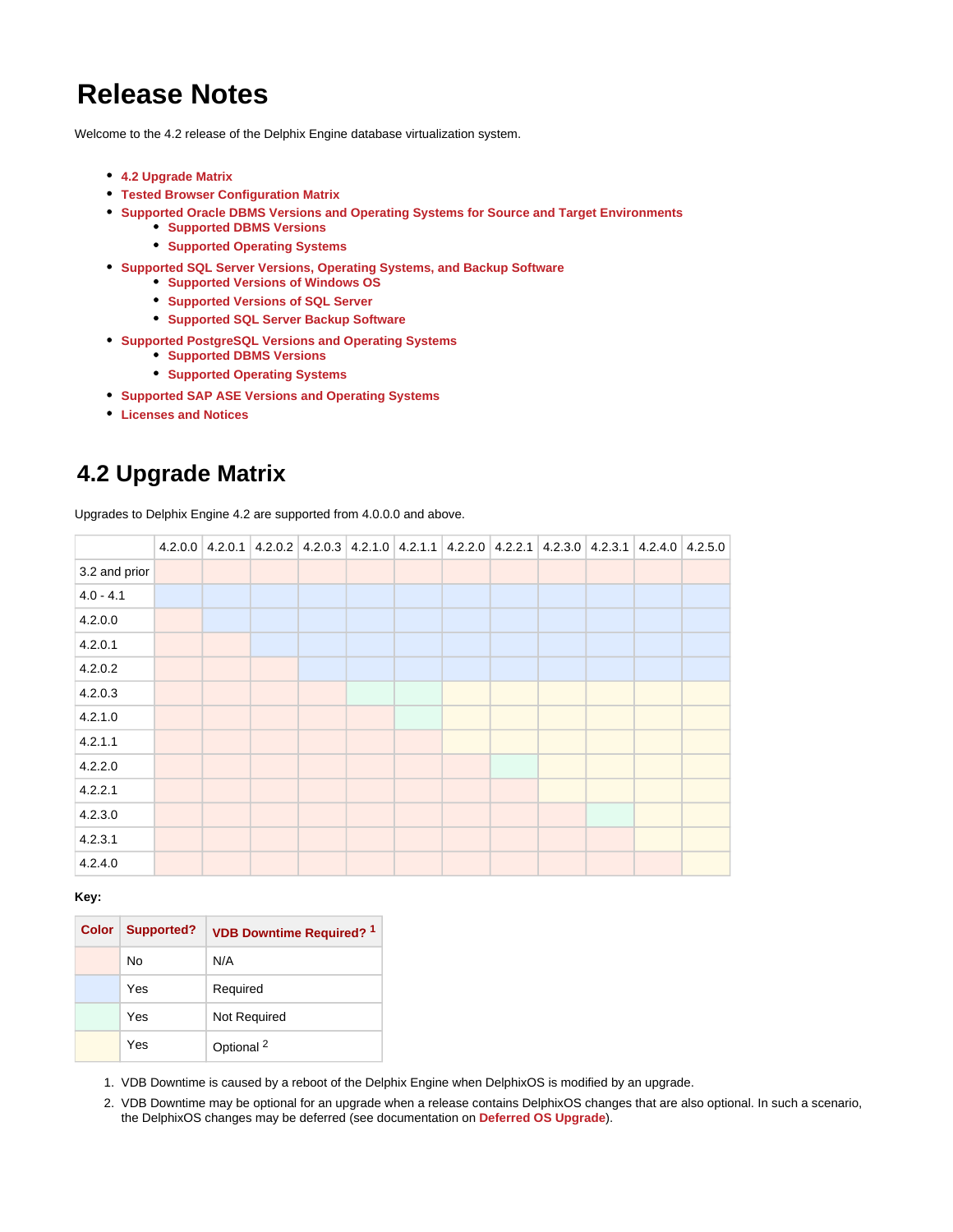# <span id="page-1-0"></span>**Tested Browser Configuration Matrix**

| <b>OS Supported</b>         | <b>Browsers Supported</b>                                   | <b>Adobe Flash/Flex</b> | <b>Minimum Memory</b> |
|-----------------------------|-------------------------------------------------------------|-------------------------|-----------------------|
| Windows XP Professional SP3 | Internet Explorer 8.x*                                      | 10.x                    | 4GB                   |
| Windows XP Professional SP3 | Firefox, Chrome                                             | 10.x                    | 4GB                   |
| Windows Vista SP2           | Internet Explorer 8.x*, 9.x                                 | 10.x                    | 4GB                   |
| Windows 7                   | Internet Explorer 8.x*, 9.x, 10.x, 11.x                     | 10.x                    | 4GB                   |
| Windows 7                   | Firefox, Chrome                                             | 10.x                    | 4GB                   |
| Windows 7 x64               | Internet Explorer 8.x <sup>*</sup> , 9.x, 10.x, 11.x   10.x |                         | 4GB                   |
| Windows 7 x64               | Firefox, Chrome                                             | 10.x                    | 4GB                   |
| Mac OS X                    | Firefox, Chrome                                             | 9.0.3(6531.9)           | 4GB                   |

\* IE8.x support is deprecated, and will be removed in a future Delphix Engine version.

# <span id="page-1-1"></span>**Supported Oracle DBMS Versions and Operating Systems for Source and Target Environments**

#### の **Source and Target OS and DBMS Compatibility**

The source and target must be running the same DBMS/Operating System combination (for example, Oracle 10.2.0.4 on RHEL 5.2) in order to successfully provision a VDB to the target. If the DBMS versions are compatible, the OS version on a target host can be different from the OS version on the source host.

## <span id="page-1-2"></span>**Supported DBMS Versions**

- Oracle 9.2.0.8
- Oracle 10.2
- Oracle 11.1
- Oracle 11.2
- Oracle 12.1

### **Oracle 9.2.0.8**

The Delphix Engine has limited support for Oracle 9.2.0.8 and cannot link to a database that has a compatibility setting lower than 9.2.0.8.

#### **Oracle 10.2.0.4**

The Delphix Engine does not support Oracle 10.2.0.4 databases using Automatic Storage Management (ASM) that do not have the patch set for Oracle Bug 7207932. This bug is fixed in patch set 10.2.0.4.2 onward.

## <span id="page-1-3"></span>**Supported Operating Systems**

| <b>Operating System</b> | <b>Version</b> | <b>Processor Family</b> |
|-------------------------|----------------|-------------------------|
|-------------------------|----------------|-------------------------|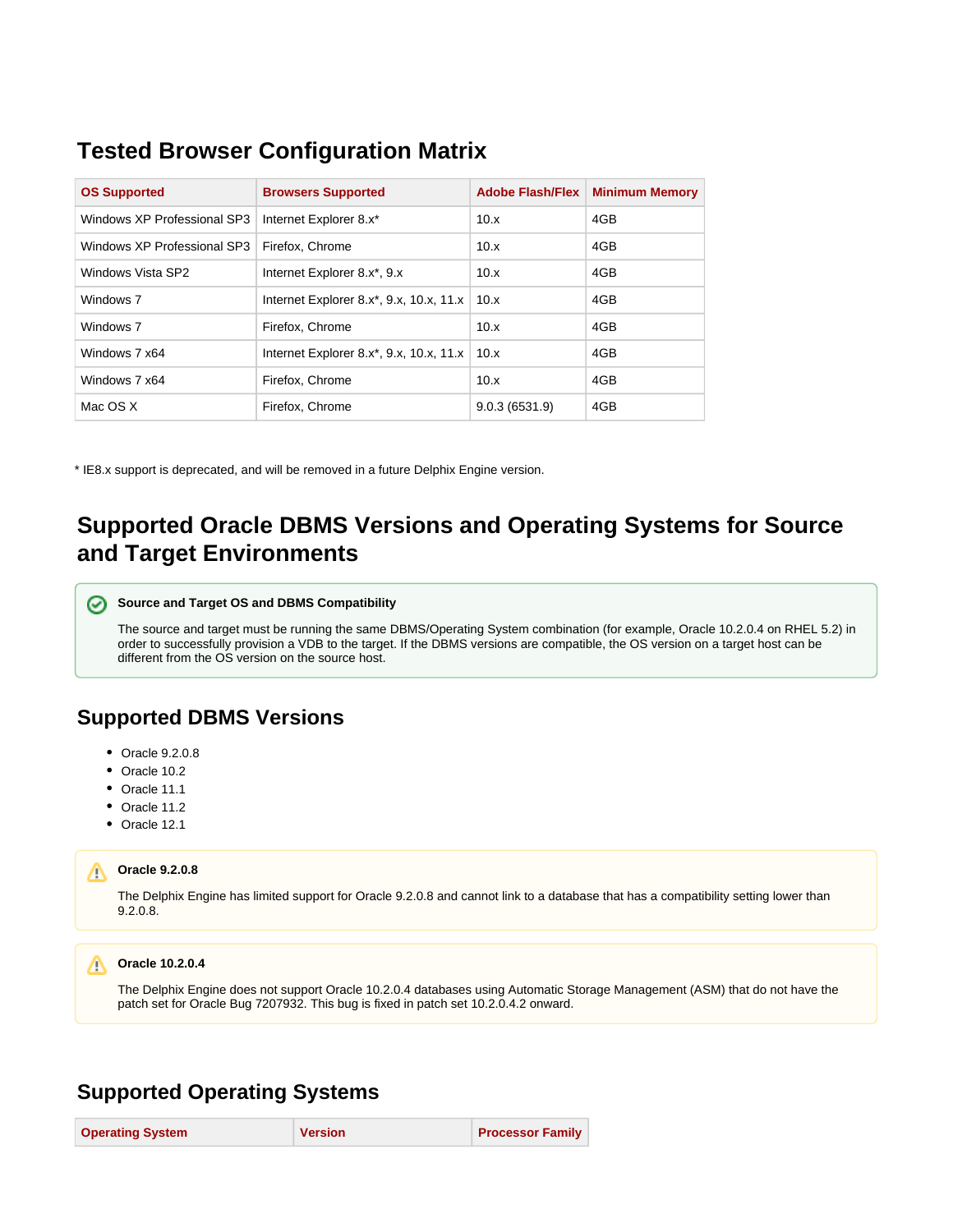| <b>Solaris</b>                      | 9, 10U5 - 10U11, 11U1, 11U2                        | <b>SPARC</b> |
|-------------------------------------|----------------------------------------------------|--------------|
| <b>Solaris</b>                      | 10U5 - 10U11, 11U1, 11U2                           | x86 64       |
| Red Hat Enterprise Linux            | 4.7, 4.8, 4.9<br>$5.3 - 5.11$<br>$6.0 - 6.6$       | x86 64       |
| Oracle Enterprise Linux             | $5.3 - 5.11$<br>$6.0 - 6.6$                        | x86 64       |
| Novell SUSE Linux Enterprise Server | 10, 10SP1, 10SP2, 10SP3<br>11, 11SP1, 11SP2, 11SP3 | x86 64       |
| AIX.                                | 5.3, 6.1, 7.1                                      | Power        |
| HP-UX                               | 11i v2 (11.23)                                     | IA64         |
|                                     | 11i v3 (11.31)                                     |              |

Delphix supports all 64-bit OS environments for source and target, though 64-bit Linux environments also require that a 32-bit version of glibc installed

#### **Required HP-UX patch for Target Servers** Λ

PHNE\_37851 - resolves a known bug in HP-UX NFS client prior to HP-UX 11.31.

# <span id="page-2-0"></span>**Supported SQL Server Versions, Operating Systems, and Backup Software**

### <span id="page-2-1"></span>**Supported Versions of Windows OS**

- Windows Server 2003 SP2, 2003 R2
- Windows Server 2008
- Windows Server 2008 R2
- Windows Server 2012, 2012 R2

Delphix supports only 64-bit versions of Windows on target hosts and validated-sync-target hosts.

Target hosts and validated-sync-target hosts running Windows Server 2003 SP2 or 2003 R2 must install the hotfix documented in **[KB](http://support.microsoft.com/kb/943043)  [943043](http://support.microsoft.com/kb/943043)**.

There are further restrictions on supported Windows and SQL Server versions for SQL Server Failover Cluster target environments. O) See **[Adding a SQL Server Failover Cluster Target Environment](https://docs.delphix.com/display/DOCS42/Adding+a+SQL+Server+Failover+Cluster+Target+Environment)** for details.

## <span id="page-2-2"></span>**Supported Versions of SQL Server**

<span id="page-2-3"></span>

| <b>SQL Server Version</b> | <b>Delphix Version</b>   |
|---------------------------|--------------------------|
| SQL Server 2005 (9.0)     | Delphix 3.x              |
| SQL Server 2008 (10.0)    | Delphix 3.x              |
| SQL Server 2008 R2 (10.5) | Delphix 3.x              |
| SQL Server 2012 (11.0)    | Delphix 3.1.2 and beyond |
| SQL Server 2014 (12.0)    | Delphix 4.1.3 and beyond |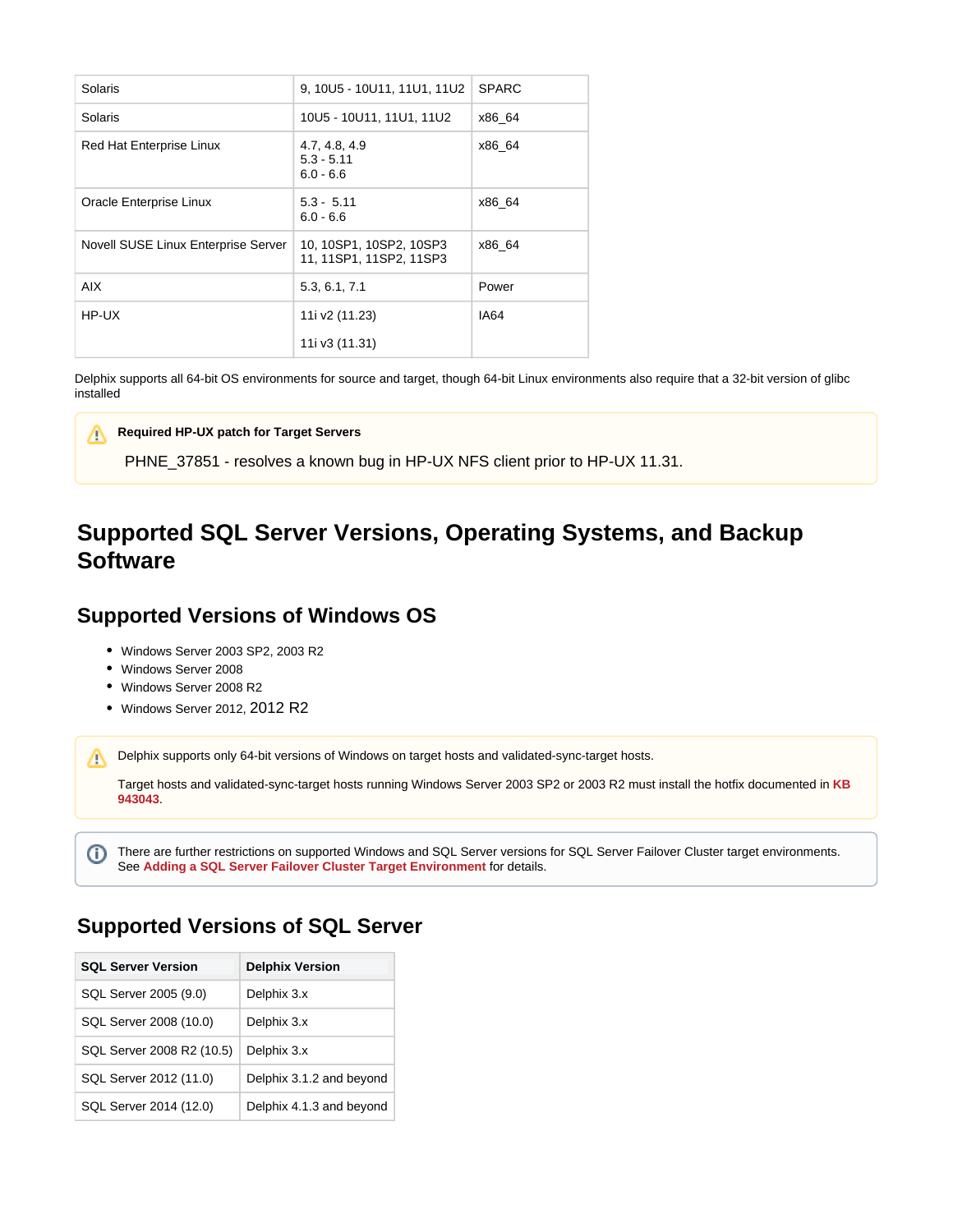## **Supported SQL Server Backup Software**

The Delphix Engine interacts with source database backups in the following ways:

- When linking a new source database, the Delphix Engine can use an existing full backup to load the source database data
- When performing a sync of an existing dSource, the Delphix Engine can use an existing full backup
- After the dSource is created, the Delphix Engine picks up any new backups that are taken on the source database and applies them to the copy of the source database on the Delphix Engine. This includes:
	- Transaction log backups for databases in Full or Bulk-Logged recovery models
	- Differential and full backups for databases in Simple recovery model

Delphix currently supports the following backup software for source database backups:

- SQL Server native backups
- Quest/NetVault LiteSpeed
	- If the source database is backed up with LiteSpeed, the source and the staging environments must have LiteSpeed installed on them. The version of LiteSpeed on the staging environment must be the same or higher than that on the source. Delphix currently supports LiteSpeed v5.0.0.0 and onwards.
- Red Gate SQL Backup Pro

m

If the source database is backed up with SQL Backup Pro, the source and the staging environments must have SQL Backup Pro installed on them. The version of SQL Backup Pro on the staging environment must be the same as that on the source. Delphix currently supports SQL Backup Pro v7.3 and onwards.

Delphix does not support encrypted backups.

## <span id="page-3-0"></span>**Supported PostgreSQL Versions and Operating Systems**

#### **Source and Target OS and DBMS Compatibility**

The source and target environments must be running the same DBMS/Operating System combination (for example, PostgreSQL 9.2 on RHEL 6.3) in order to successfully perform linking and provisioning.

## <span id="page-3-1"></span>**Supported DBMS Versions**

| <b>DBMS</b>                                                         | <b>Version</b>             | <b>Processor Family</b> |
|---------------------------------------------------------------------|----------------------------|-------------------------|
| PostgreSQL                                                          | $9.2.9.3.9.4 \times 86.64$ |                         |
| EnterpriseDB Postgres Plus Advanced Server   9.2, 9.3, 9.4   x86_64 |                            |                         |

## <span id="page-3-2"></span>**Supported Operating Systems**

| <b>Operating System</b> | <b>Version</b>                                                                  | <b>Processor Family</b> |
|-------------------------|---------------------------------------------------------------------------------|-------------------------|
|                         | Red Hat Enterprise Linux 5   RHEL 5.3, 5.4, 5.5, 5.6, 5.7, 5.8, 5.9, 5.10, 5.11 | x86 64                  |
|                         | Red Hat Enterprise Linux 6   RHEL 6.0, 6.1, 6.2, 6.3, 6.4, 6.5, 6.6             | x86 64                  |

## <span id="page-3-3"></span>**Supported SAP ASE Versions and Operating Systems**

| <b>DBMS Versions</b>                                          | <b>Operating System Versions</b>                      | <b>Processor Family</b> |
|---------------------------------------------------------------|-------------------------------------------------------|-------------------------|
| SAP Adaptive Server Enterprise (ASE) 15.0.3, 15.5, 15.7, 16.0 | Red Hat Enterprise Linux 6.2, 6.3, 6.4 $\vert$ x86 64 |                         |
| SAP Adaptive Server Enterprise (ASE) 12.5                     | Red Hat Enterprise Linux 5.x                          | x86 64                  |